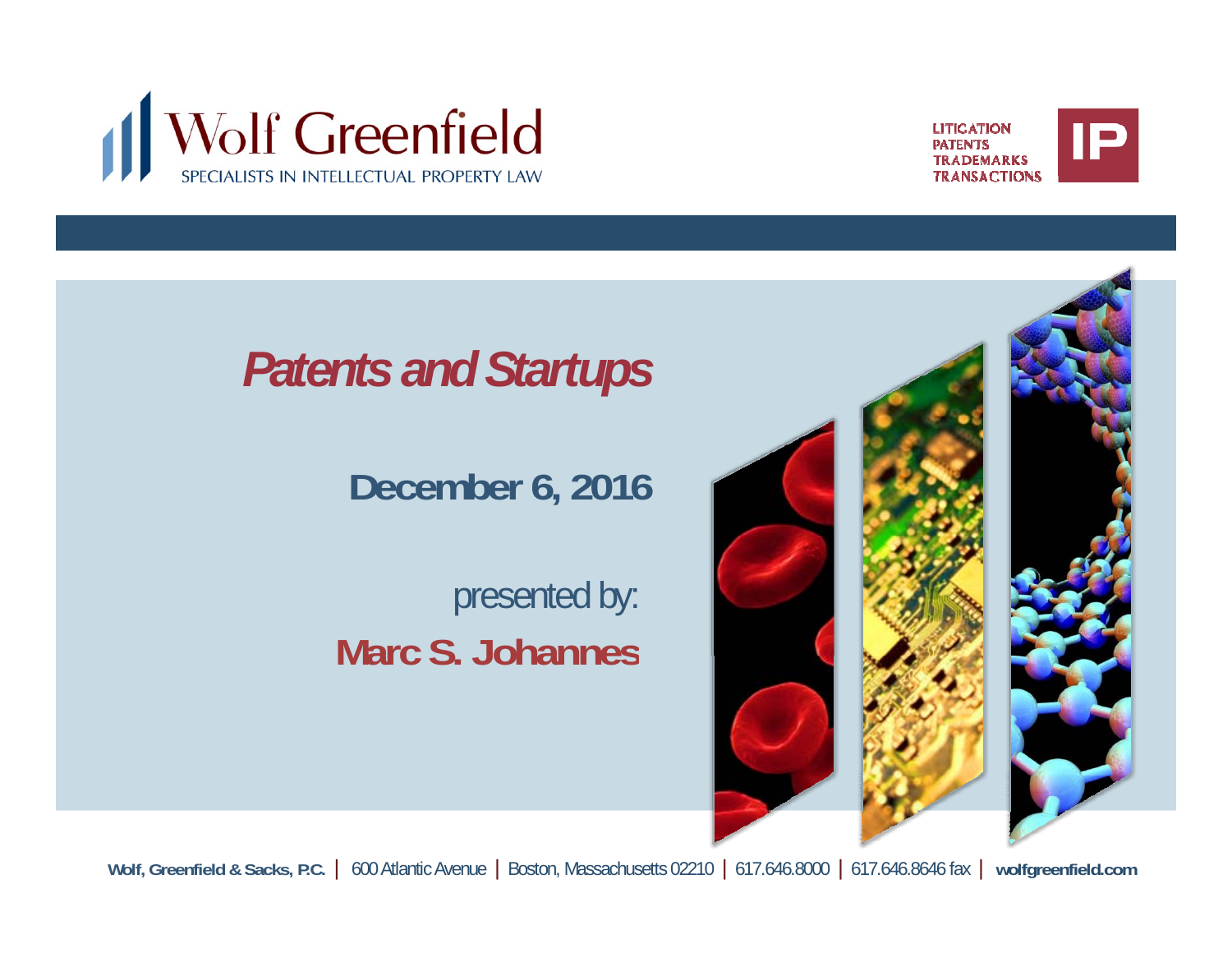

## **A Patent ...**



**Gives the owner the right to exclude others from making, using or selling, offering for sale, or importing his/her invention.**

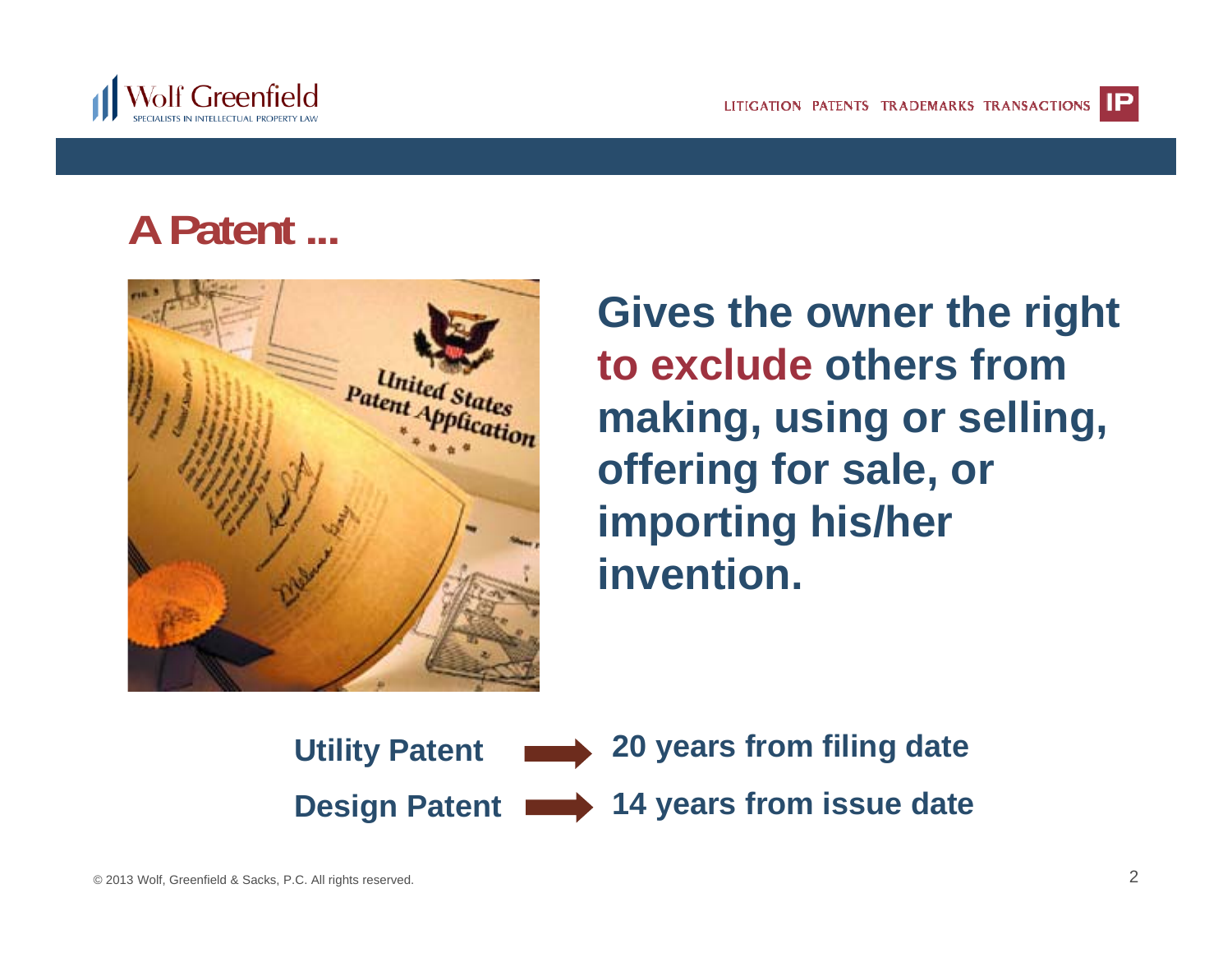

#### **A Patent...** *(cont)*

- **<u><b>•** Does not give its owner the right to make, use,</u> **sell, offer to sell, or import**
	- **(Common misconception)**
- **The right to make, use, etc. is the absence of non-licensed patents of others that the manufacture, use, etc. would infringe**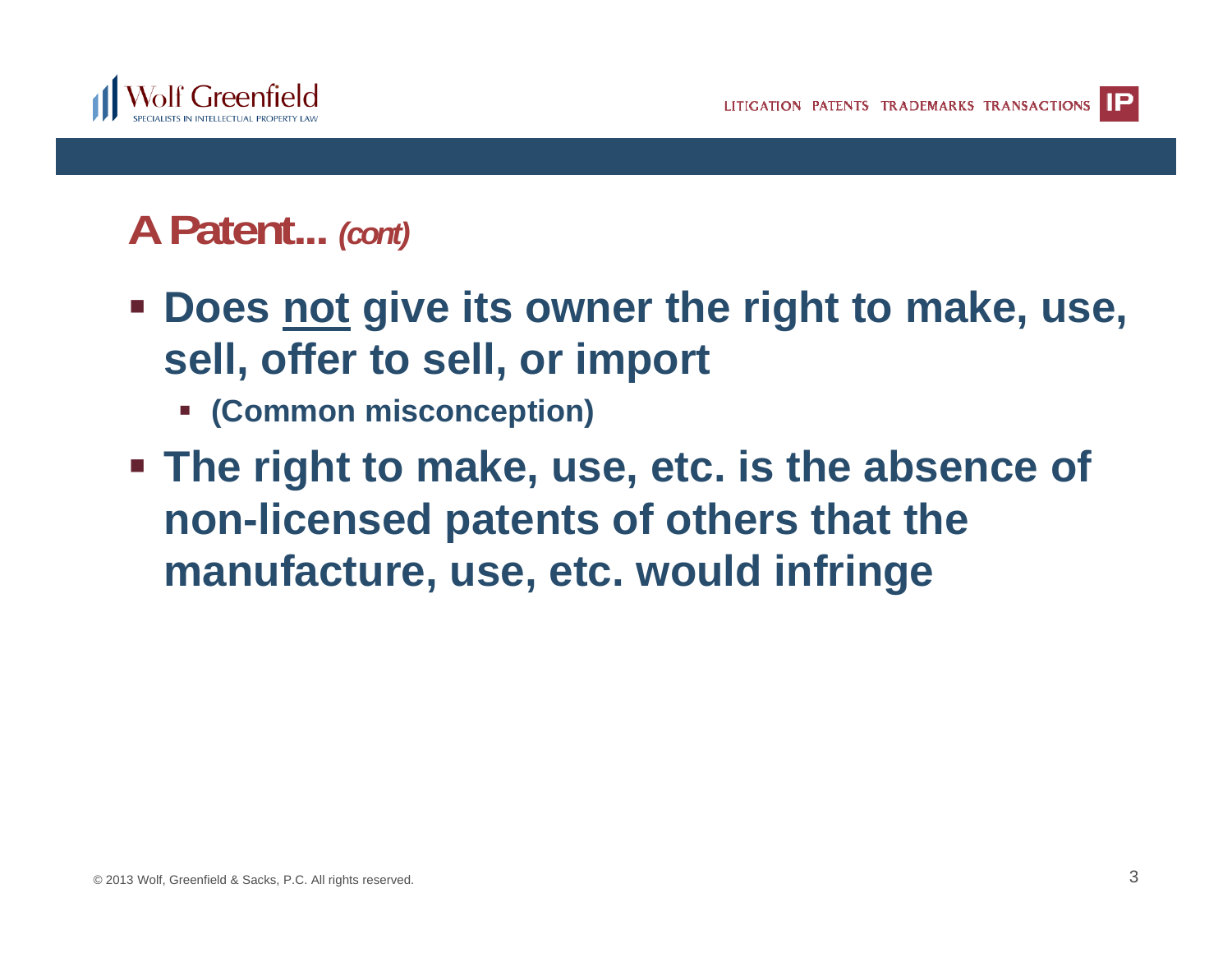

## **Ownership**

- In the U.S., patent rights belong to the **inventors.**
- **Assignment clause in employee/consultant agreement critical.**
- **Execute assignment document for every patent application, provisional and non-provisional. non provisional.**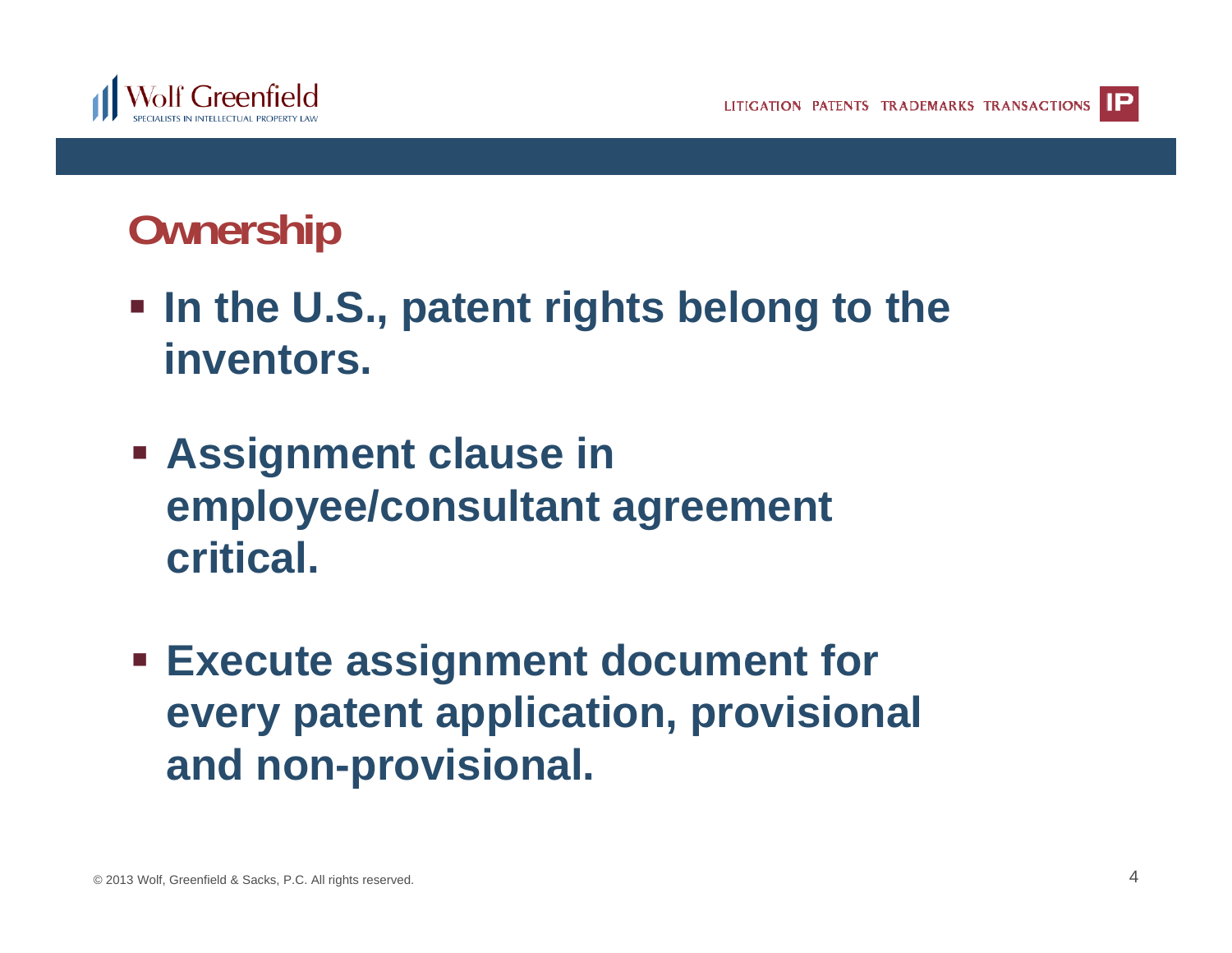

## **Employee/Consultant Agreement**

#### $\blacksquare$  **Consult IP attorney on Agreement**

#### **One take away:**

#### **Do:**

I *hereby assign* to COMPANY all rights in the United States and throughout the world to inventions, discoveries, improvements, ideas, designs, processes, formulations, products, computer programs, works of authorship, databases, mask works, trade secrets, know-how, information, data, documentation, reports, research, creations and other products arising from or made in the performance my employment.

#### I *hereby agree to assign* to COMPANY .... **Don't:**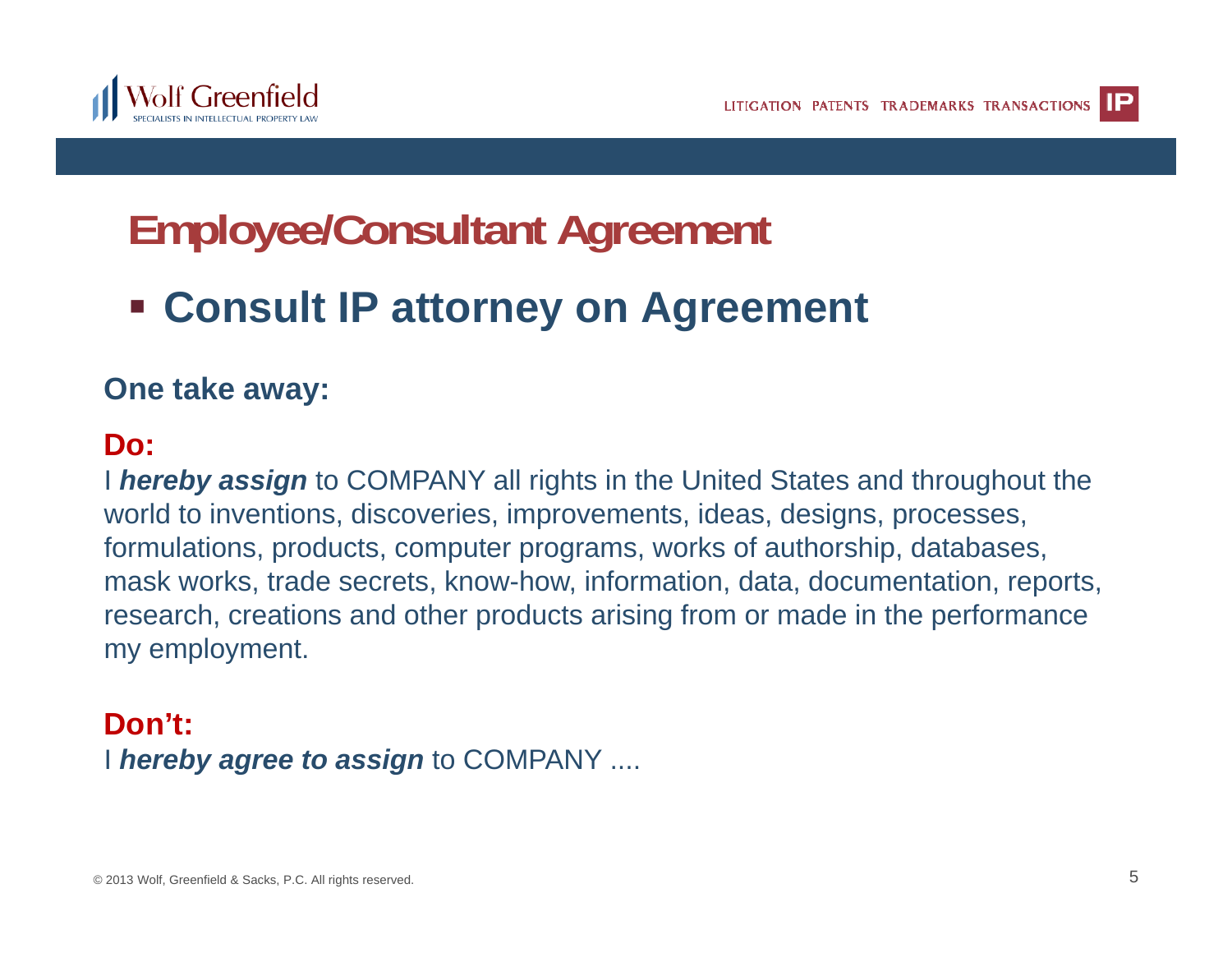

#### **Important Considerations for Entrepeneurs:**

- **Patents are time and activity sensitive** 
	- o **Keep it private!**
- **Action by Inventors**
	- o**Public Disclosure**
	- o **Publication**
	- o **Public Use**
	- o **Public Sale or Public Offer to Sell\***
- **Patents are** *expensive*
	- o **Be smart about what you file on and where you file.**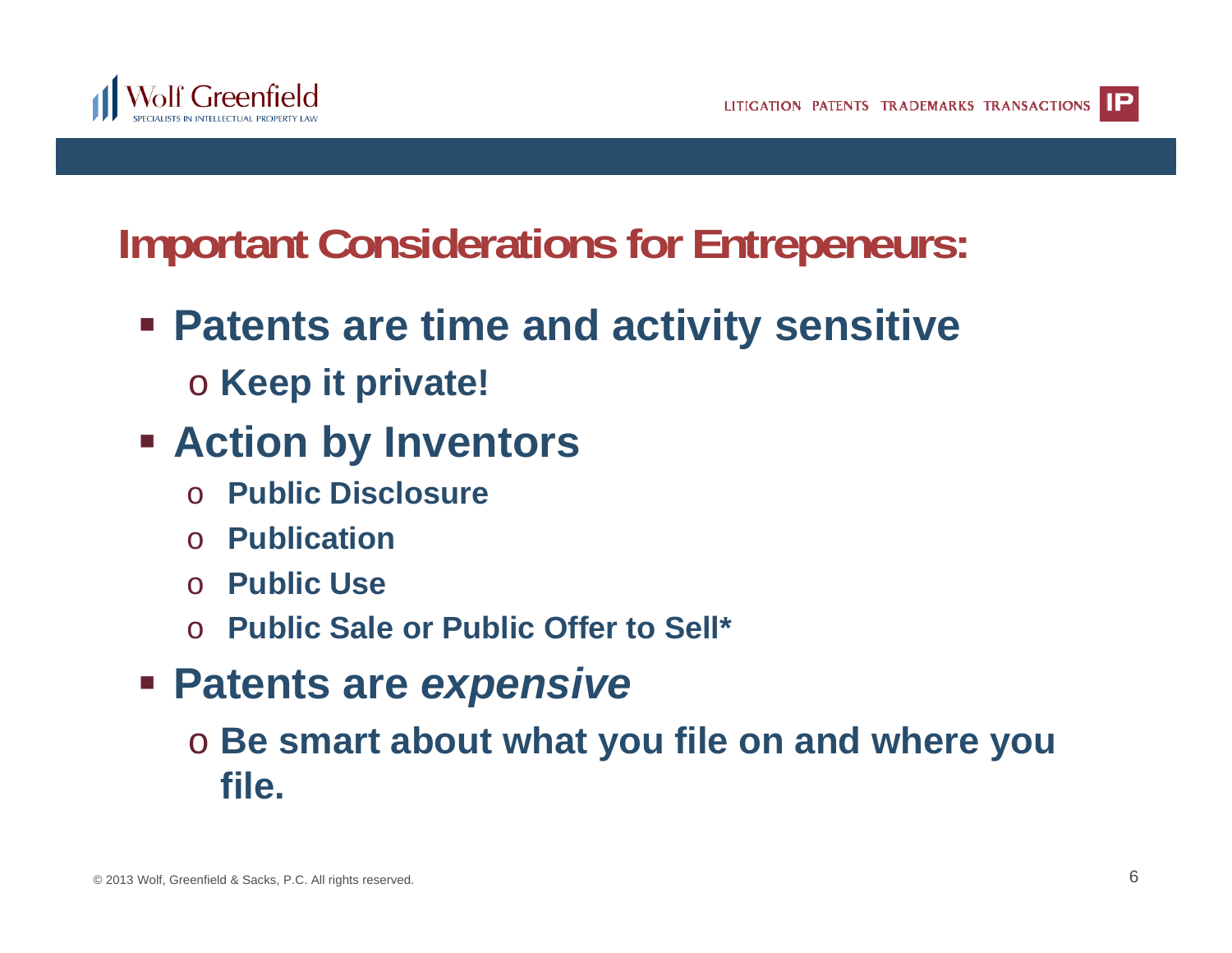



#### **PATENT COSTS WORLDWIDE**

| <b>Country</b> | Prep.  | <b>Filing</b> | Pros.  | <b>Issue/Grant</b> | Ann./Maint. | <b>Total</b> |
|----------------|--------|---------------|--------|--------------------|-------------|--------------|
| <b>PCT</b>     | ?<br>: | $$3-5K$       | N/A    | N/A                | N/A         | \$5,000      |
| U.S.           |        | \$1K/\$2K     | \$25K  | \$1K/\$2K          | \$7.5K/13K  | \$30K/\$38K  |
| Europe         |        | \$5K          | \$35K  | \$5-50K*           | \$31K       | \$70-115K    |
| Japan          |        | \$9,000       | \$40K  | \$5K               | \$25K       | \$78K        |
| China          |        | \$6,000       | \$20K  | \$3K               | \$13K       | \$39K        |
| Australia      |        | \$4,000       | \$10K* | \$2.5K             | \$10K       | \$26K        |
| India          |        | \$3,500       | \$10K  | \$1K               | Neg.        | \$15K        |
| Canada         |        | \$3,500       | \$20K  | \$2K               | \$4,700     | \$30K        |
| South<br>Korea |        | \$5,000       | \$30K  | \$2K               | \$3,500     | \$40K        |
| Israel         |        | \$2,500       | \$30K  | \$2K               | \$2,300     | \$37K        |
| Total          |        | \$53K         | \$215K | \$23-70K           | \$96-102K   | \$365-415K   |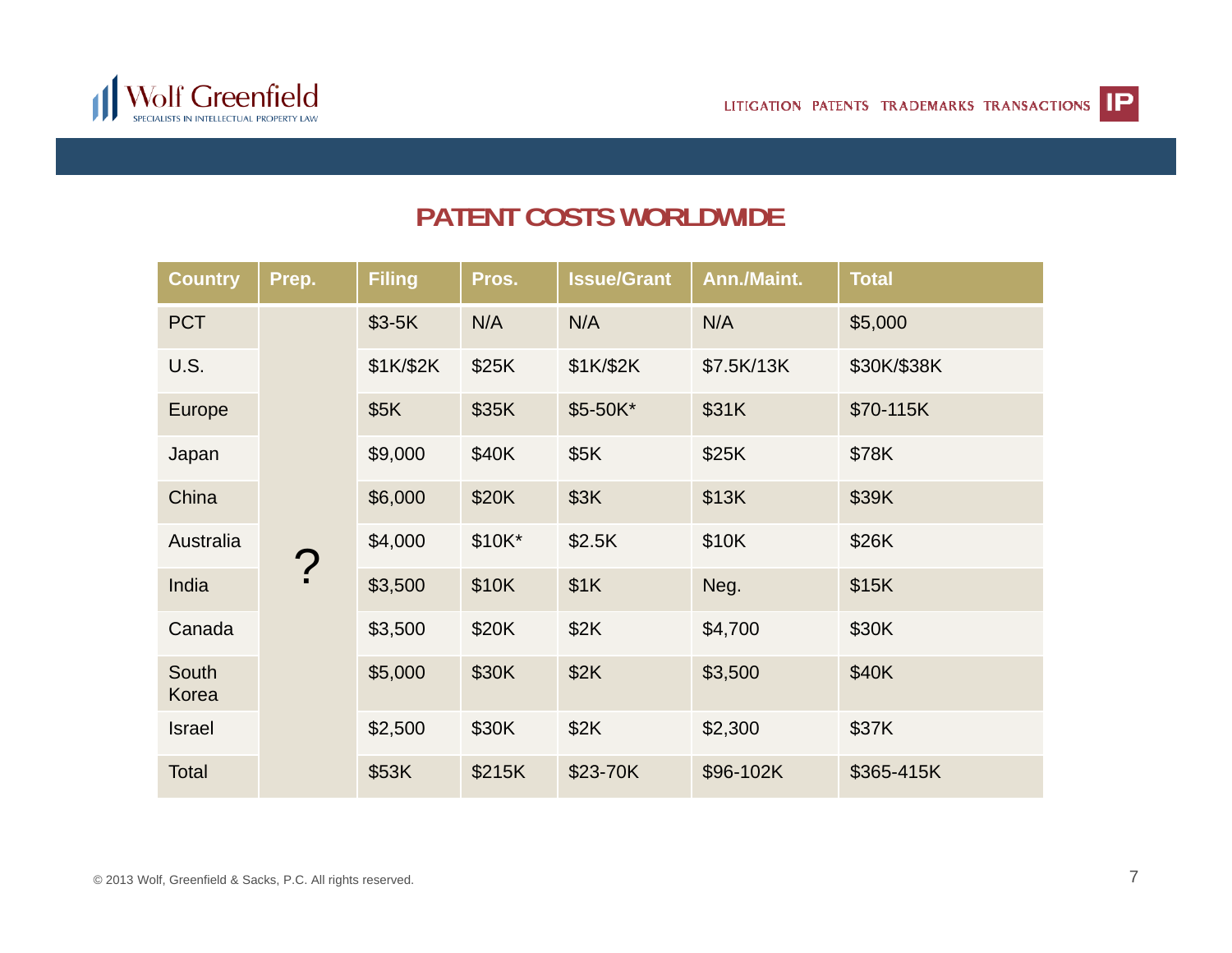

LITIGATION PATENTS TRADEMARKS TRANSACTIONS



#### **Patent Process - Lifetime**



© 2013 Wolf, Greenfield & Sacks, P.C. All rights reserved.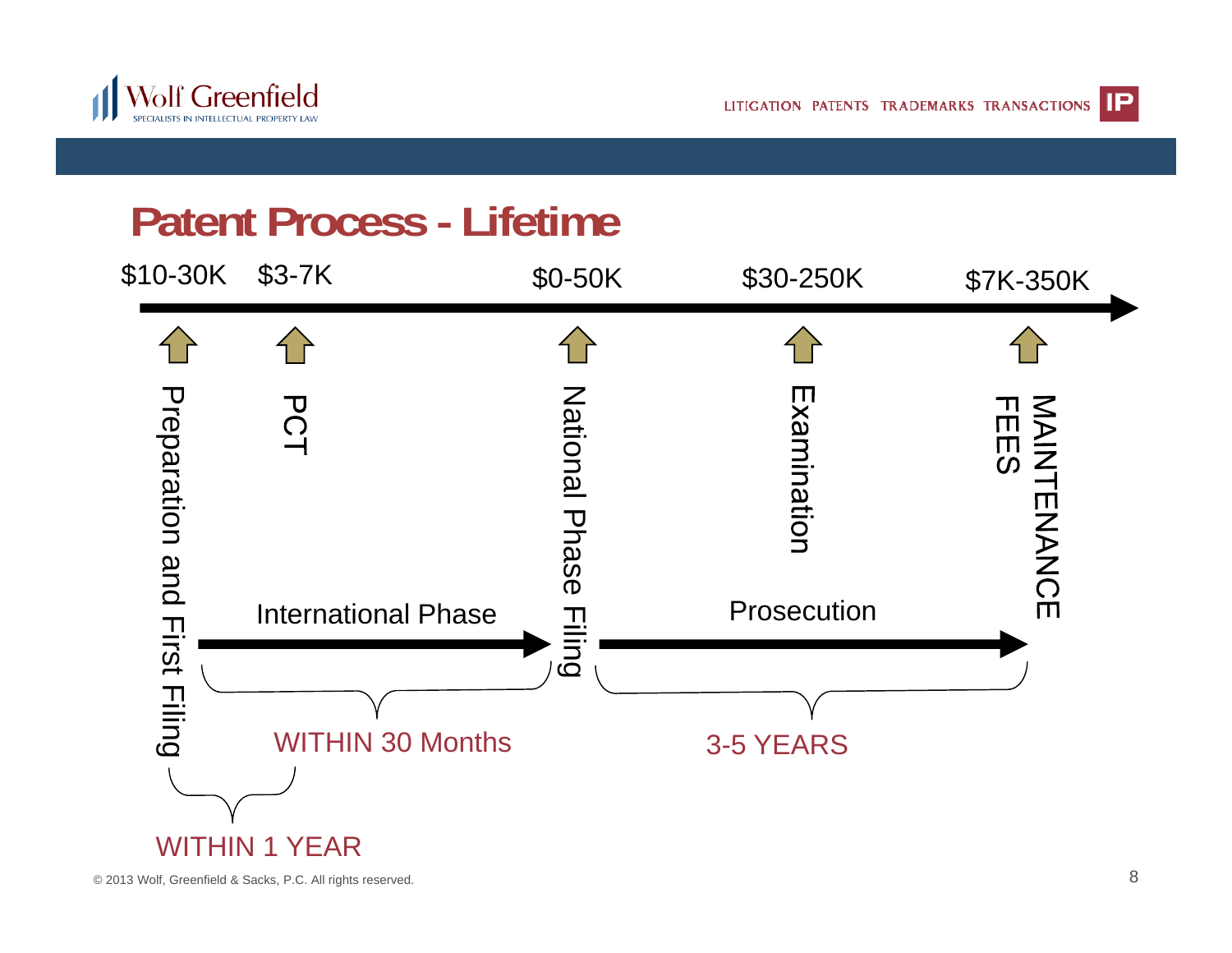



## **Typical U.S. Patent Prosecution**

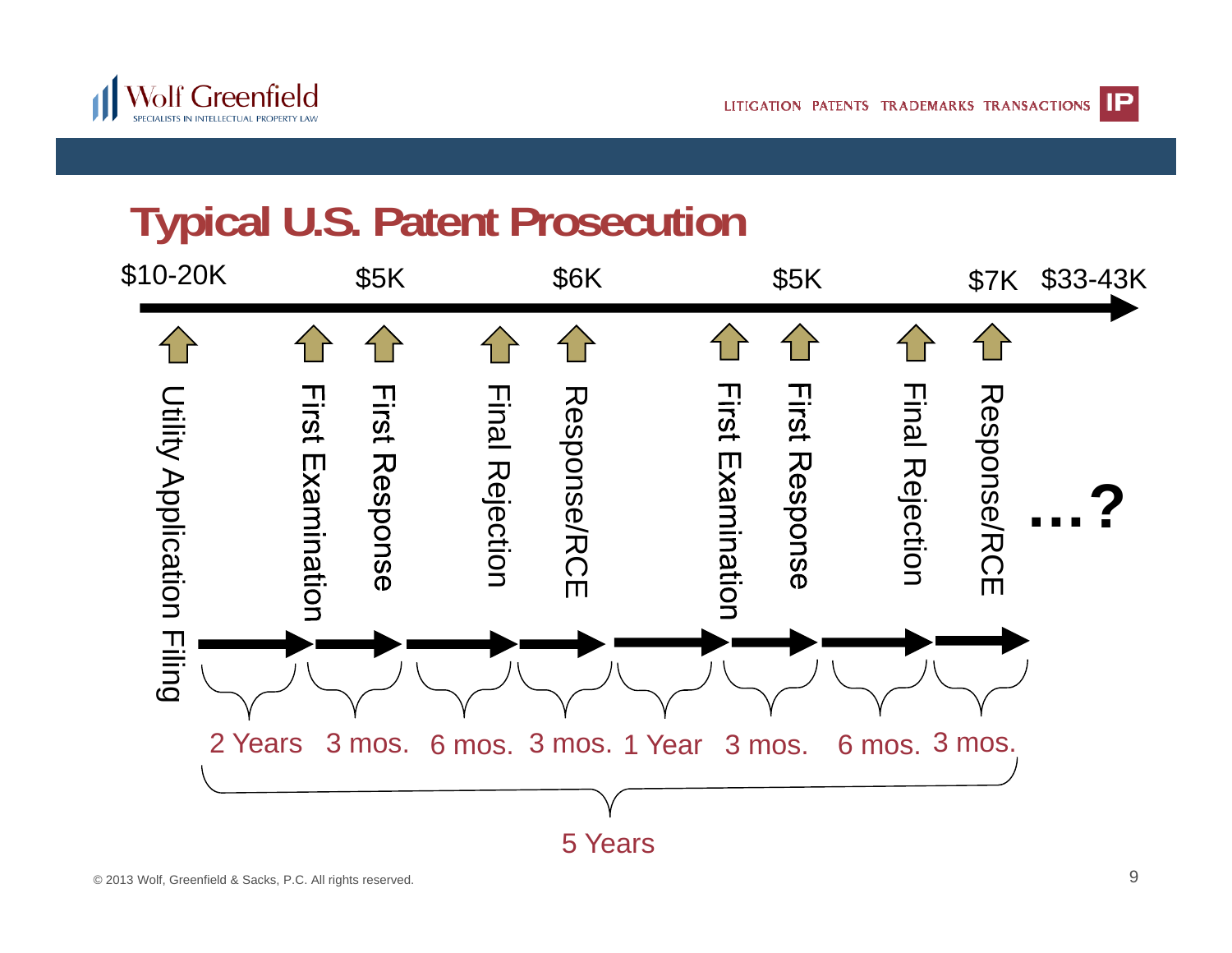

## **Simple Strategy**

- **1. Request Track One Prioritized Examination in U.S.**
- **2. If foreig g n filing:**
	- o **File Parallel PCT Application**
	- o **Use Patent Prosecution Highway**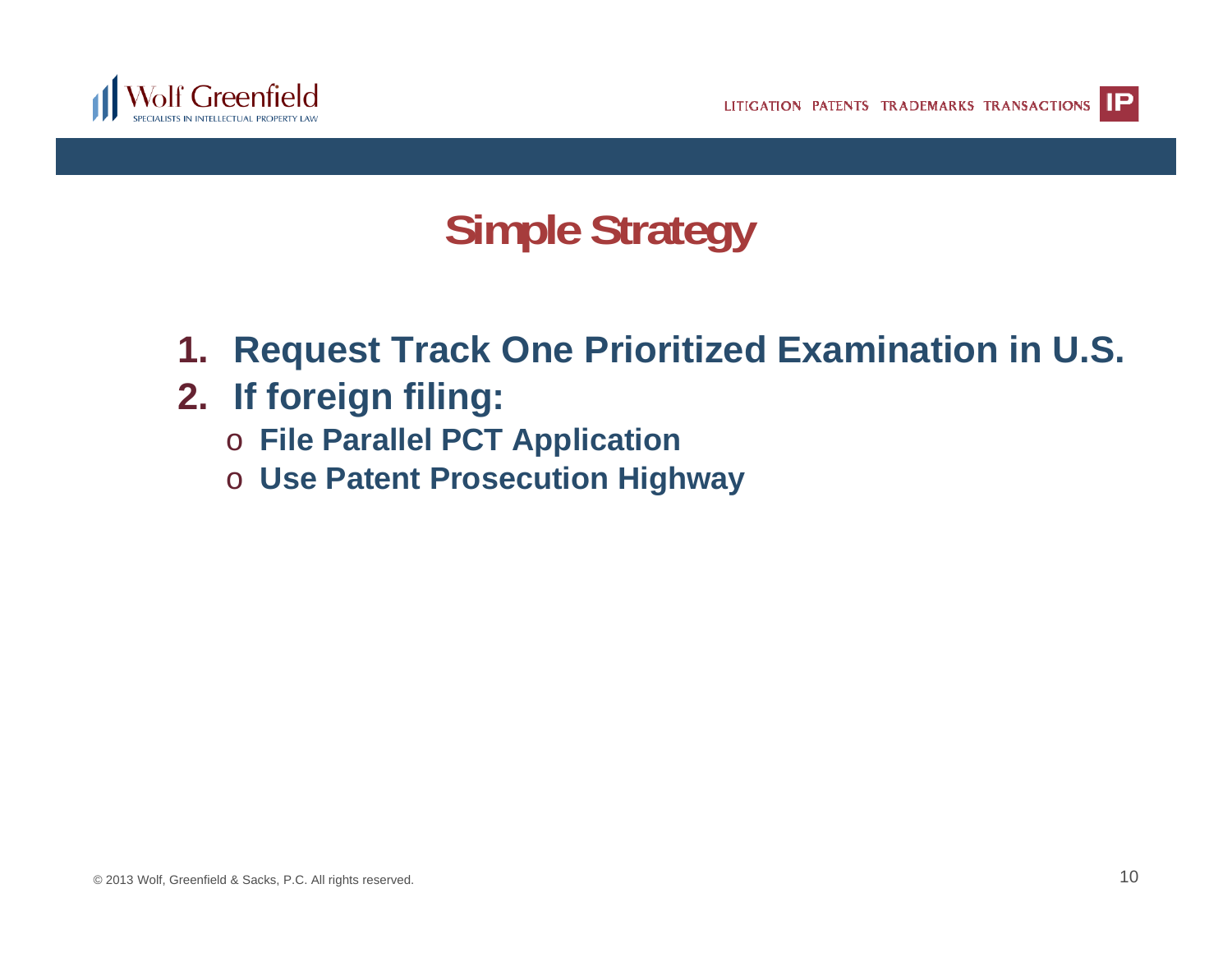



# **Expedited U.S. Patent Prosecution (Typical Case)**

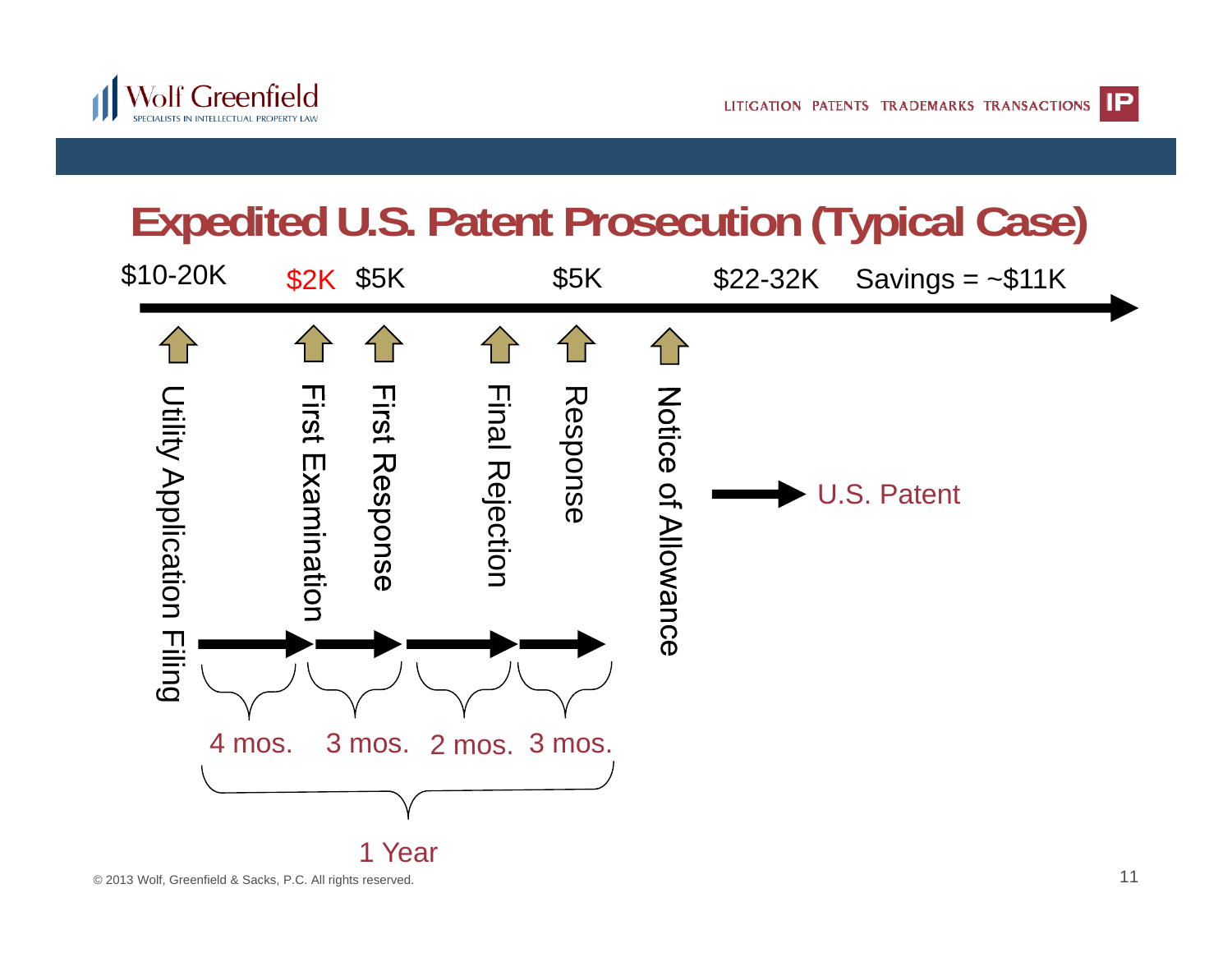

#### **Expedited U.S. Patent Prosecution (Frequent Case)**

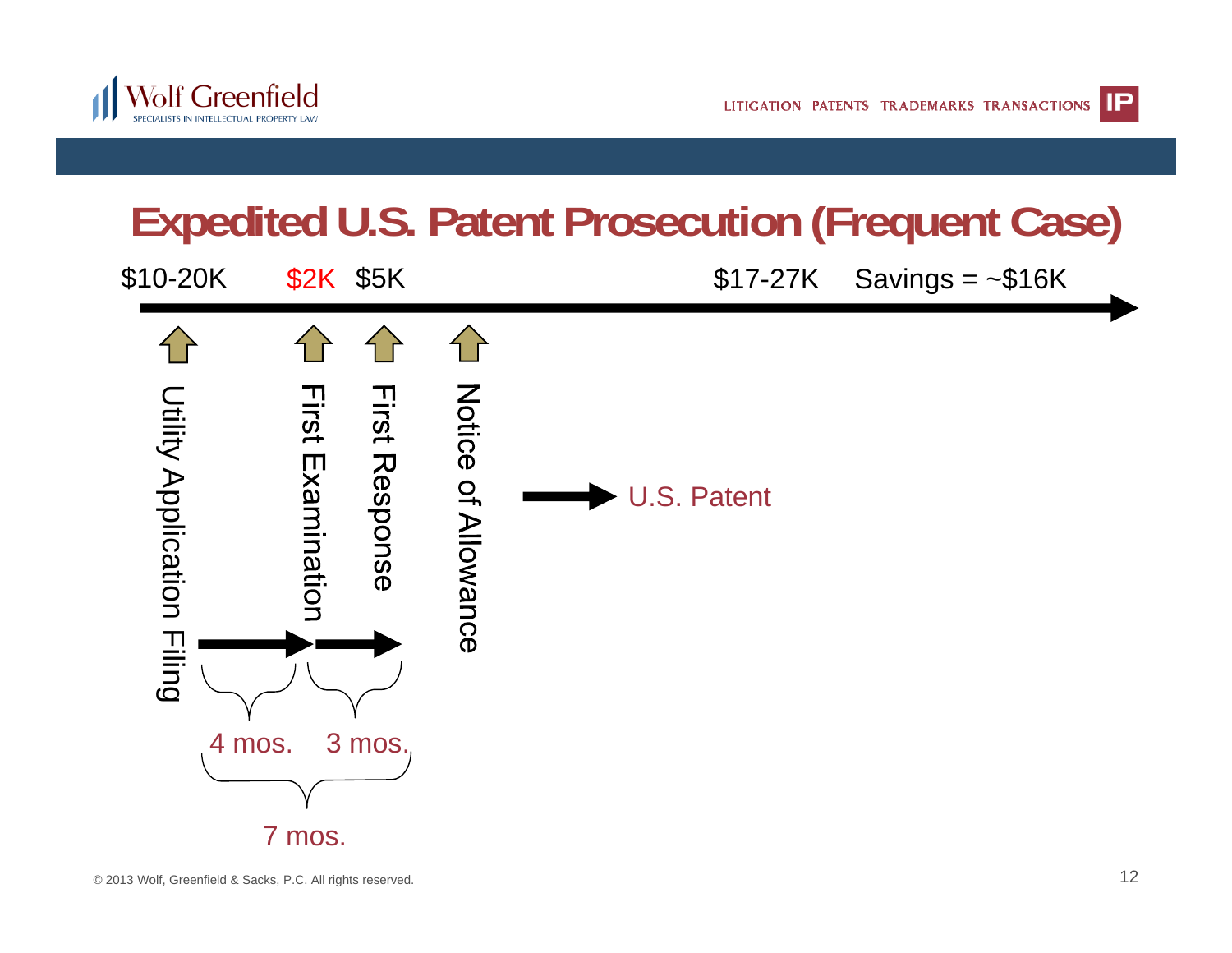

# **Expedited U.S. Patent Prosecution (Best Case)**

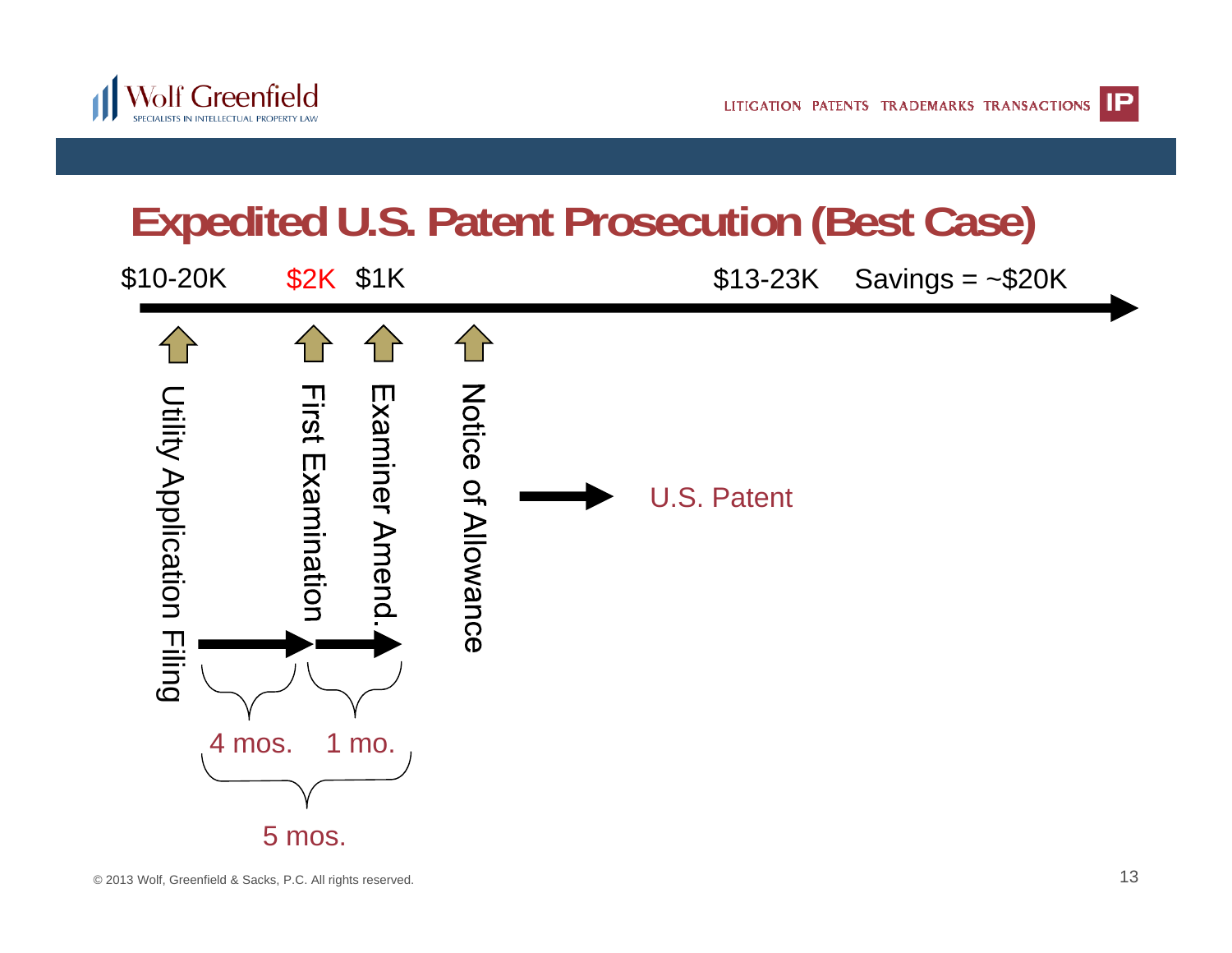

## **Patent Landscape – Vigilance and Diligence**

- **<b>** $\blacksquare$  Be familiar with the Prior Art
- **Carve out your Protection**
- **Example 1 Know your Competitors**
- **Understand where others have secured P t ti rotection**
- **Evaluate Freedom to Operate**
- **Understand IP Strength, Risks**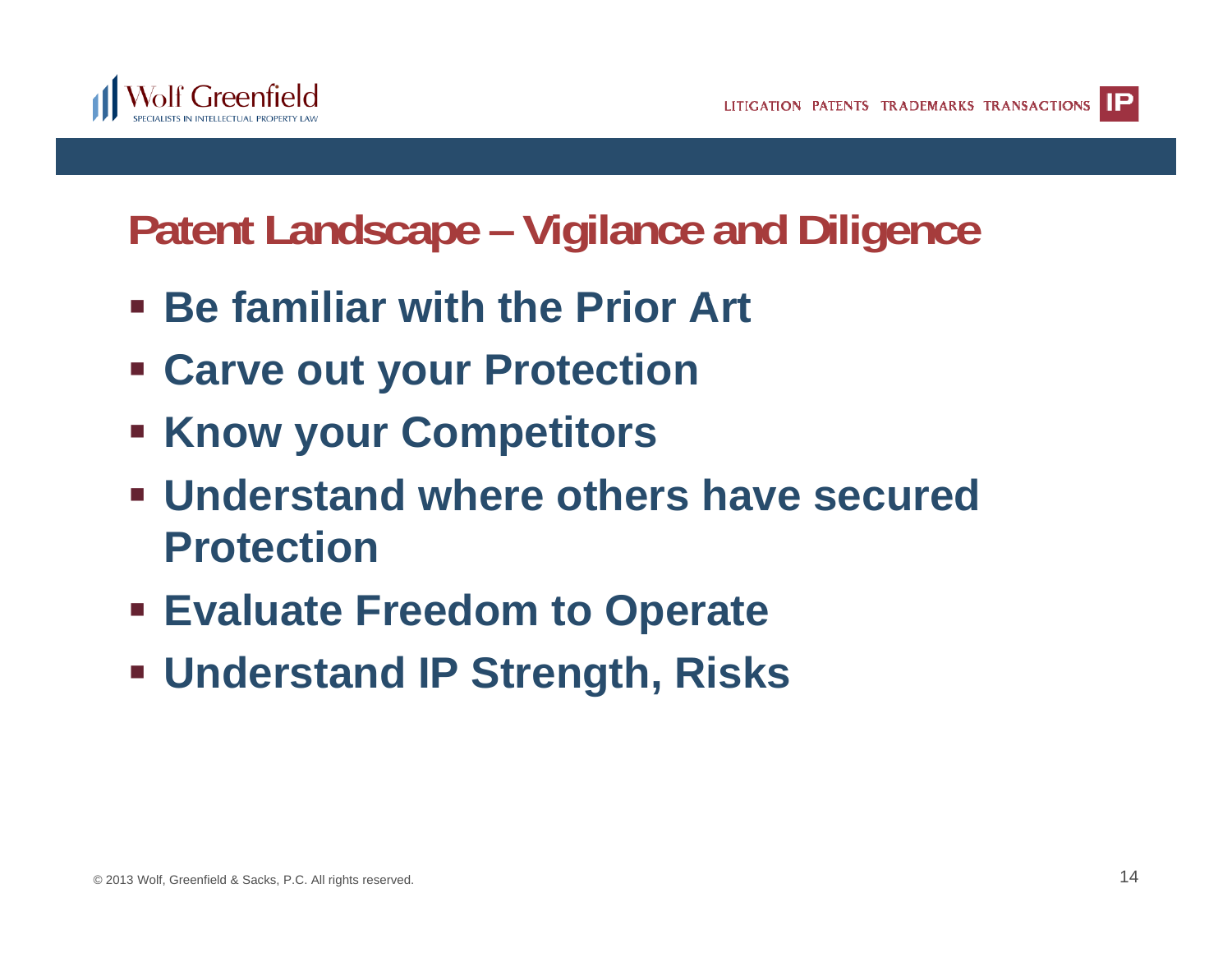

LITIGATION PATENTS TRADEMARKS TRANSACTIONS **IP** 



#### © 2013 Wolf, Greenfield & Sacks, P.C. All rights reserved. 15

# **Trademarks**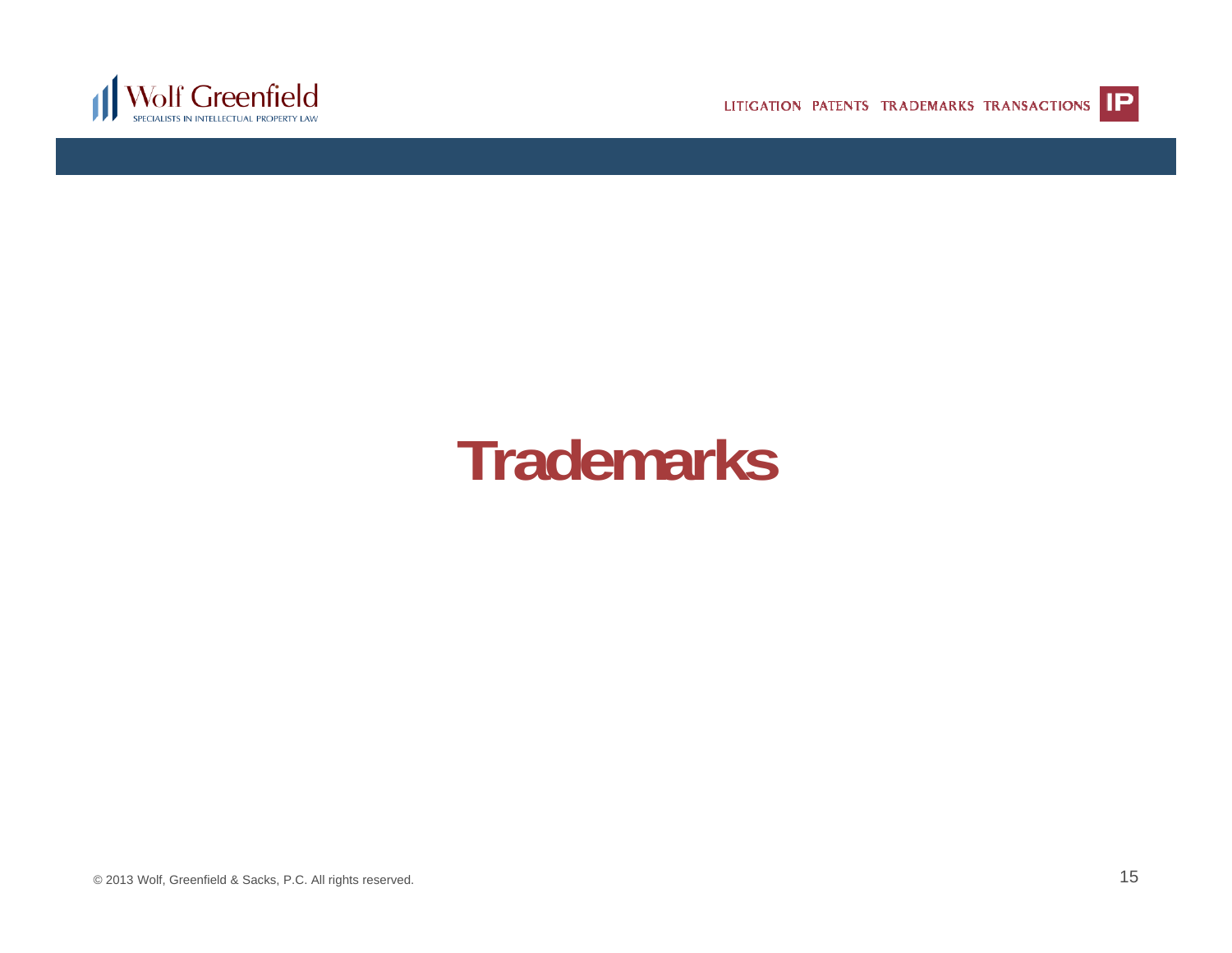

## **A Trademark Is A . . .**

- **Word**
- **Name**
- $\blacksquare$  Symbol **Symbol** Color
- **Design**
- **Sl Slogan**
- **Word/design combination**
	- **Distinctive sound**
	-
	- **Product shape**
	- **Scent**
- **1. Make sure mark is not registered**
- **2. Make sure mark is not generic**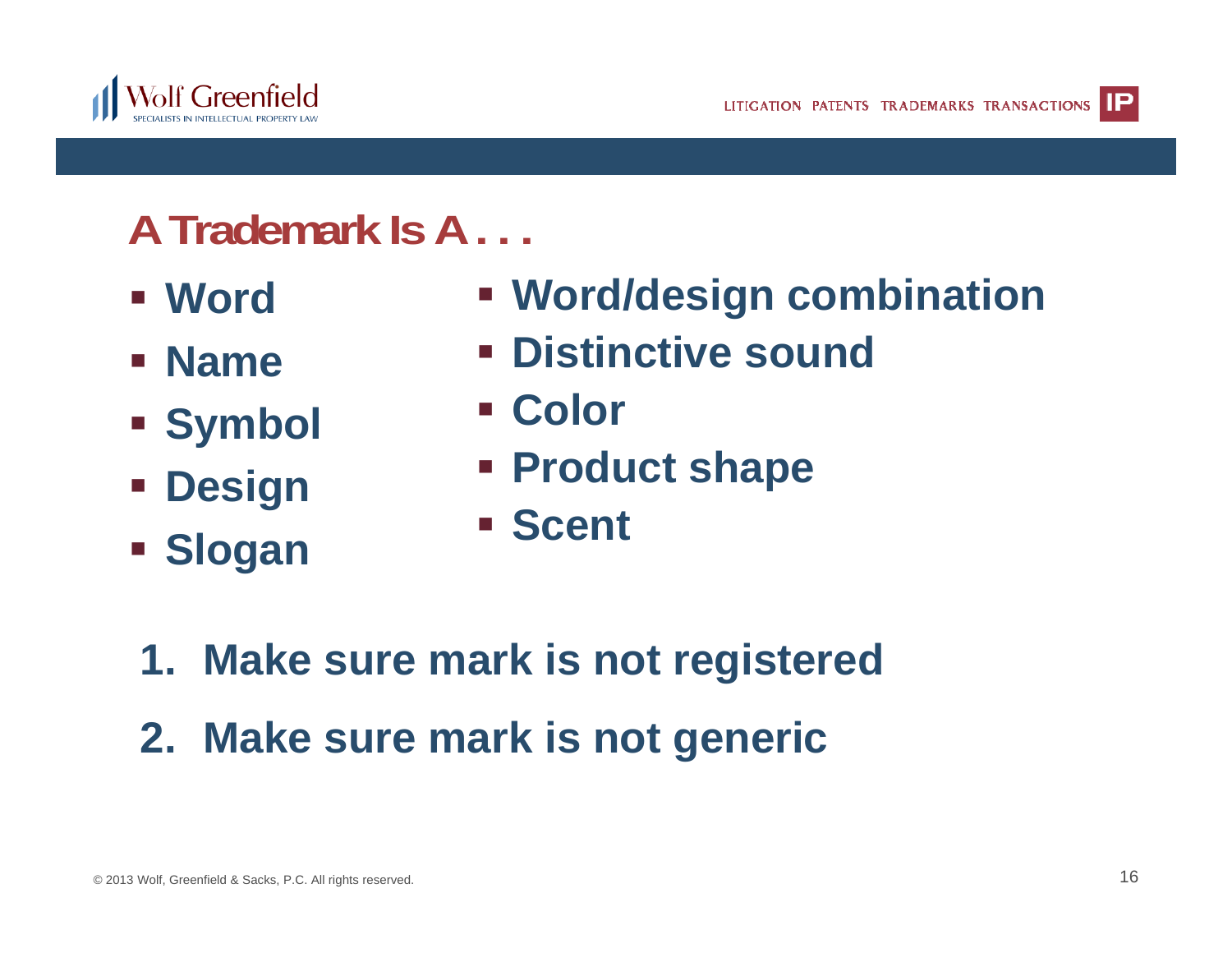

LITIGATION PATENTS TRADEMARKS TRANSACTIONS **IP** 



#### **Trademark Selection**